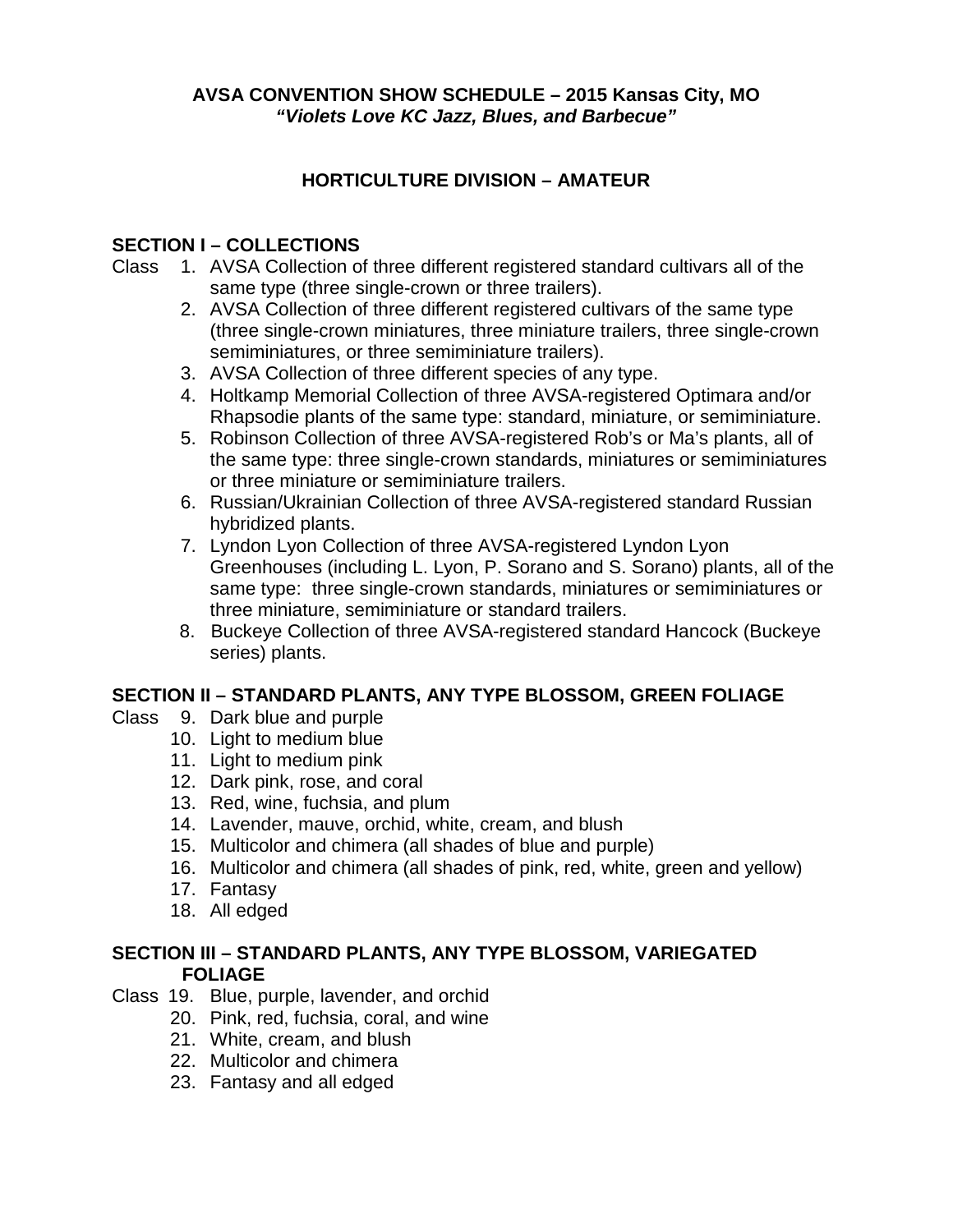#### **SECTION IV – MINIATURE PLANTS, ANY TYPE BLOSSOM, GREEN FOLIAGE**

- Class 24. Purple and all shades of blue
	- 25. Pink, coral, red, wine, and fuchsia
	- 26. Orchid, lavender, white, cream, and blush
	- 27. Multicolor and chimera
	- 28. Fantasy
	- 29. All edged

#### **SECTION V – MINIATURE PLANTS, ANY TYPE BLOSSOM, VARIEGATED FOLIAGE**

- Class 30. Purple and all shades of blue
	- 31. Pink, coral, red, wine and fuchsia
	- 32. Orchid, lavender, white, cream, and blush
	- 33. Multicolor and chimera
	- 34. Fantasy
	- 35. All edged

# **SECTION VI – SEMIMINIATURE PLANTS, ANY TYPE BLOSSOM, GREEN FOLIAGE**

- Class 36. Purple and all shades of blue
	- 37. Pink and coral
		- 38. Red, wine, and fuchsia
		- 39. Orchid, lavender, white, cream, and blush
		- 40. Multicolor and chimera
		- 41. Fantasy
		- 42. All edged

#### **SECTION VII – SEMINIATURE PLANTS, ANY TYPE BLOSSOM, VARIEGATED FOLIAGE**

- Class 43. Purple and all shades of blue
	- 44. Pink and coral
	- 45. Red, wine, and fuchsia
	- 46. Orchid, lavender, white, cream, and blush
	- 47. Multicolor and chimera
	- 48. Fantasy
	- 49. All edged

#### **SECTION VIII – TRAILERS, SPECIES, VINTAGE VIOLETS, ANY TYPE BLOSSOM, ANY FOLIAGE**

- Class 50. Standard trailers
	- 51. Miniature trailers
	- 52. Semiminiature trailers
	- 53. *Saintpaulia* species
	- 54. Vintage violets (must be at least 25 years old)

# **SECTION IX – NEW CULTIVARS**

- Class 55. Seedlings
	- 56. Sports or mutants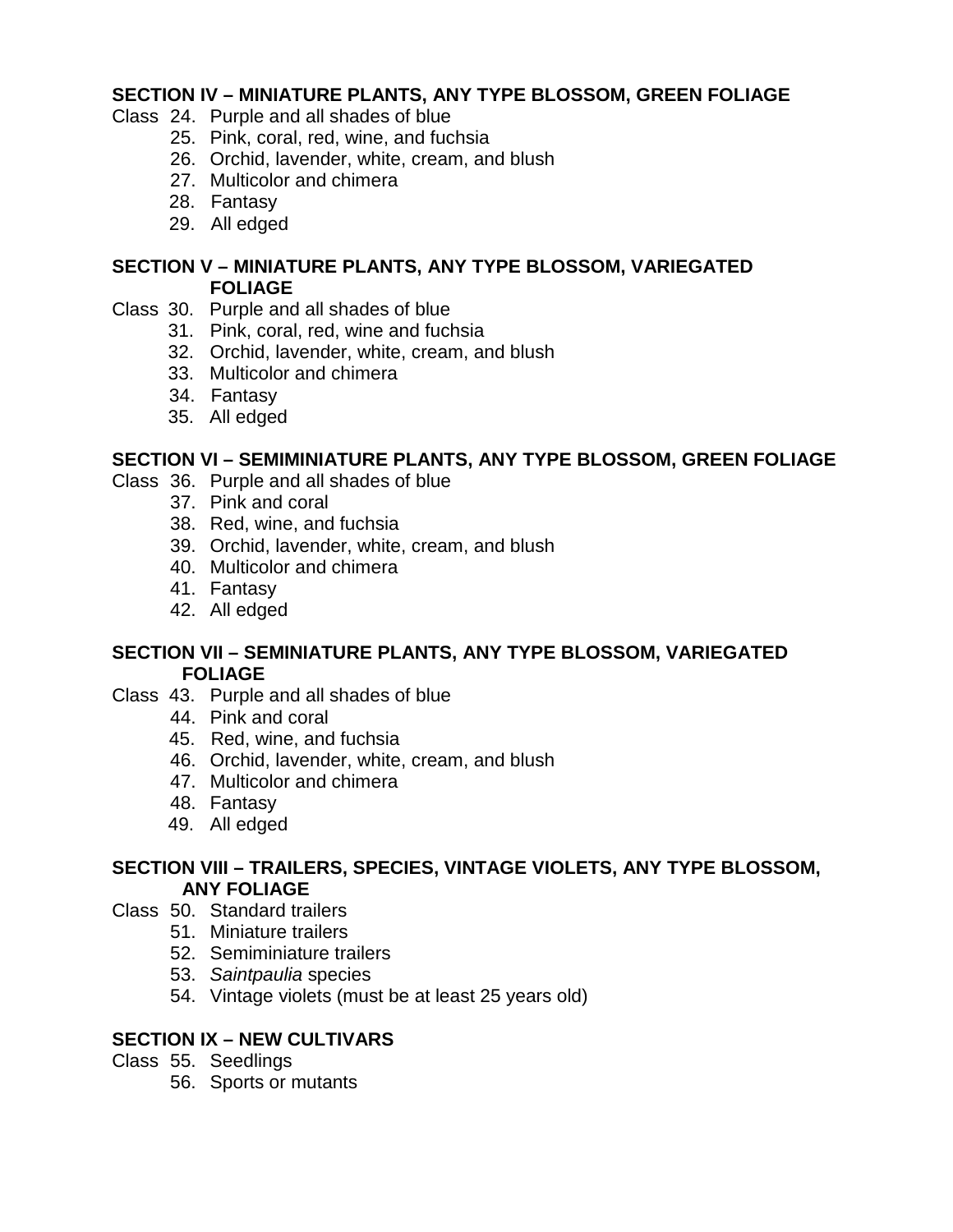# **SECTION X – AFRICAN VIOLET IN AN UNUSUAL CONTAINER**

- Class 57. One African violet plant, either standard, miniature or semiminiature, in a container
	- 58. One African violet trailer in a container

#### **SECTION XI – GESNERIADS OTHER THAN AFRICAN VIOLETS**

- Class 59. Miniatures in bloom (may be displayed in regular pots or growing in clear container, cover permitted; no single plant more than 5" in diameter)
	- 60. Tuberous-rooted in bloom (*Sinningia, Nautilocalyx, Chrysothemis*, etc.)
	- 61. Scaly-rhizomed in bloom
	- 62. Fibrous-rooted in bloom (*Streptocarpus/Streptocarpella*) blue, purple,lavender, orchid
	- 63. Fibrous-rooted in bloom (*Streptocarpus/Streptocarpella*) red, fuchsia, wine
	- 64. Fibrous-rooted in bloom (*Streptocarpus/Streptocarpella*) plum, pink, rose, coral
	- 65. Fibrous-rooted in bloom (*Streptocarpus/Streptocarpella*) white, cream, blush, yellow
	- 66. Fibrous-rooted in bloom (*Streptocarpus/Streptocarpella*) fantasy, any color blossoms
	- 67. Fibrous-rooted in bloom (*Streptocarpus/Streptocarpella*) variegated foliage, any color blossoms
	- 68. Fibrous-rooted in bloom (Long-stemmed such as *Aeschynanthus, Columnea, Nematanthus*, etc.)
	- 69. Fibrous-rooted in bloom (All other blooming fibrous-rooted such as *Primulina, Episcia, Petrocosmea, Alsobia*, etc.)
	- 70. Gesneriads grown for ornamental value (All *Episcia*)
	- 71. Gesneriads grown for ornamental value (Trailing or erect, other than *Episcia*)
	- 72. Gesneriads grown for ornamental value (Other forms, such as *Petrocosmea* and *Primulina*, other than *Episcia*)

# **DESIGN DIVISION**

# **SECTION XII – INTERPRETIVE PLANT ARRANGEMENTS**

Each exhibit in this section is a design using one or more blooming African violet plants (unless stated otherwise), removed from their pots, with their root balls encased in plastic or other material. Dried, treated, painted, colored and fresh-cut plant materials, as well as man-made materials, are permitted. Artificial plant material, live or dead creatures, and national flags are not permitted. Accessories, backdrops, and/or draping are permitted unless restricted by class description. Only one exhibit per exhibitor per class.

Class 73. "Jump Blues" – Popular in the 1940's, jump blues is an uptempo style of blues, usually featuring horns. To be staged on a 14" x 14" square woodtoned table pedestal 12" high provided. No height requirement. To be viewed from the front only; no background permitted, underlay optional. Limit 8 entries.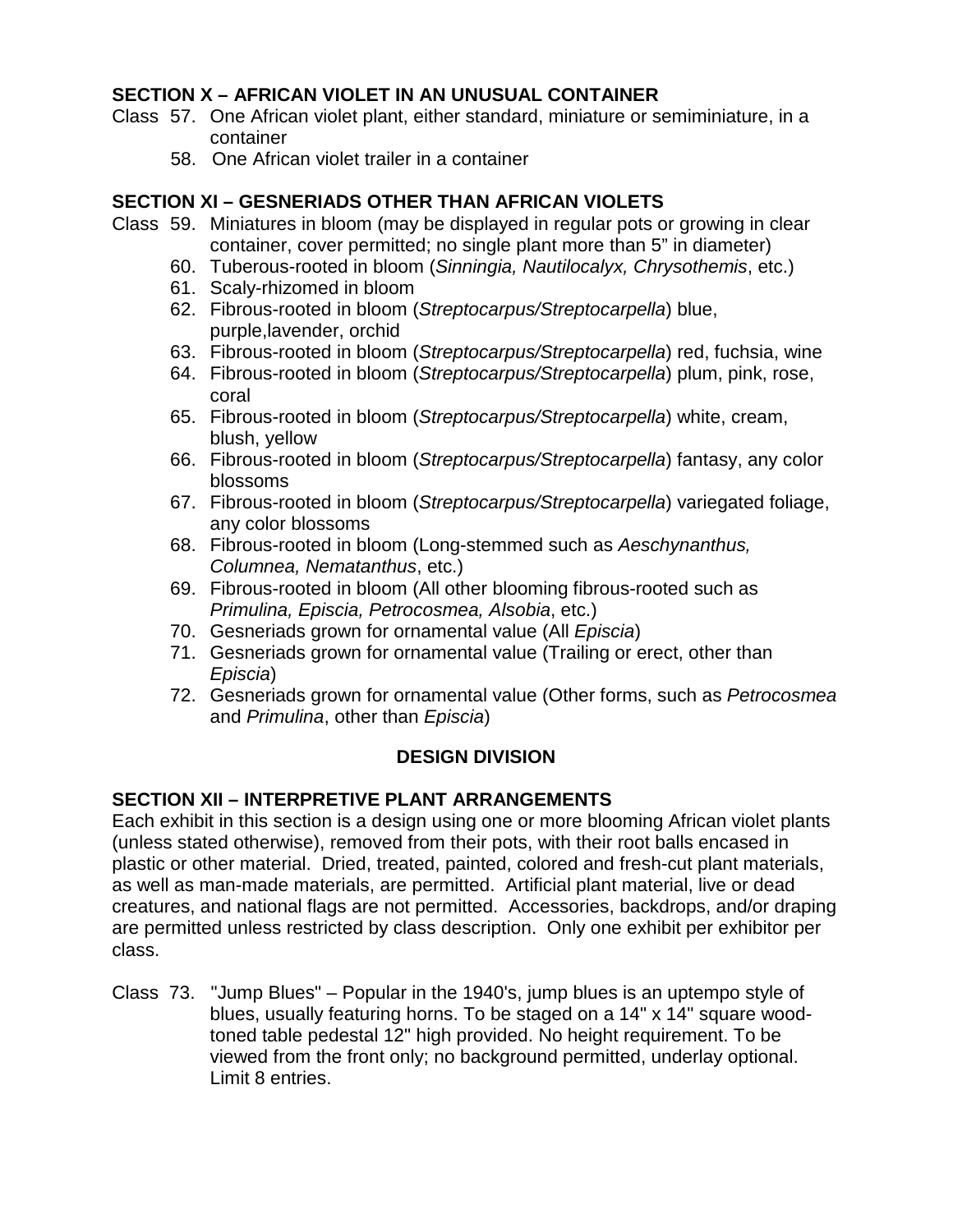- 74. "Autumn Leaves" A popular jazz standard, which also made the big screen in 1956 starring Joan Crawford. Give your impression of autumn in this design. Staged in a white niche 24"H x 15" W x 15" D. Limit 8 entries.
- 75. "Cotton Candy" "Cotton Candy," as she was affectionately known, was Kansas City's "Queen of the Blues." Use a pink African violet in your design. Staged in a white niche 22"H x 18"W x 18"D. Limit 8 entries.
- 76. "Sweet 'n' Spicy" Like Kansas City's barbecue, this design should make your mouth water! Staged in a white niche 22"H x 18"W x 18"D. Limit 8 entries.
- 77. "Cool Jazz" A style of modern jazz music that arose following World War II characterized by its relaxed tempos. This design should be "smooth and effortless." Use a miniature or semi-miniature African violet. Staged in a white niche 12"H x 10"W x 8"D at eye level. Limit 8 entries.

#### **SECTION XIII – INTERPRETIVE FLOWER ARRANGEMENTS**

Each exhibit in this section is a design using fresh-cut African violet blossoms. Dried, treated, painted, colored, and fresh-cut plant materials, as well as man-made materials, are permitted. Artificial plant material, live or dead creatures, and national flags are not permitted. Accessories, backdrops, and/or draping are permitted unless restricted by class description. Only one exhibit per exhibitor per class.

- Class 78. "Summertime" And the livin' is easy. One of the most popular jazz standards of all time. Think "summertime" in this design. Staged in a white niche 8"H x 8"W x 8"D at eye level. Limit 8 entries.
	- 79. "Star Dust" One of the most recorded songs of the 20th century, "Star Dust" was a "song about a song about love". Make this design a celestial experience. Staged in a white niche 10"H x 10"W x 10"D at eye level. Limit 8 entries.
	- 80. "Rhythm and Blues" The musical genre of R&B has been around since the 1940's. Incorporate the color blue in this "rockin'" design. Staged in a white niche 10"H x 10"W x 10"D. Limit 8 entries.
	- 81. "Rhythm" The most essential element of jazz. An underwater design of the designer's choice. Staged at eye level, viewed from the front only. Not to exceed 12" in any dimension. No backdrop or underlay allowed. Limit 10 entries.
	- 82. "Night and Day" Written in 1932 by Cole Porter, "Night and Day" may be his best contribution to American songs. A black and white design, with color accents allowed in the blossoms. Staged in a white niche 18"H x 15"W x 12"D. Limit 8 entries.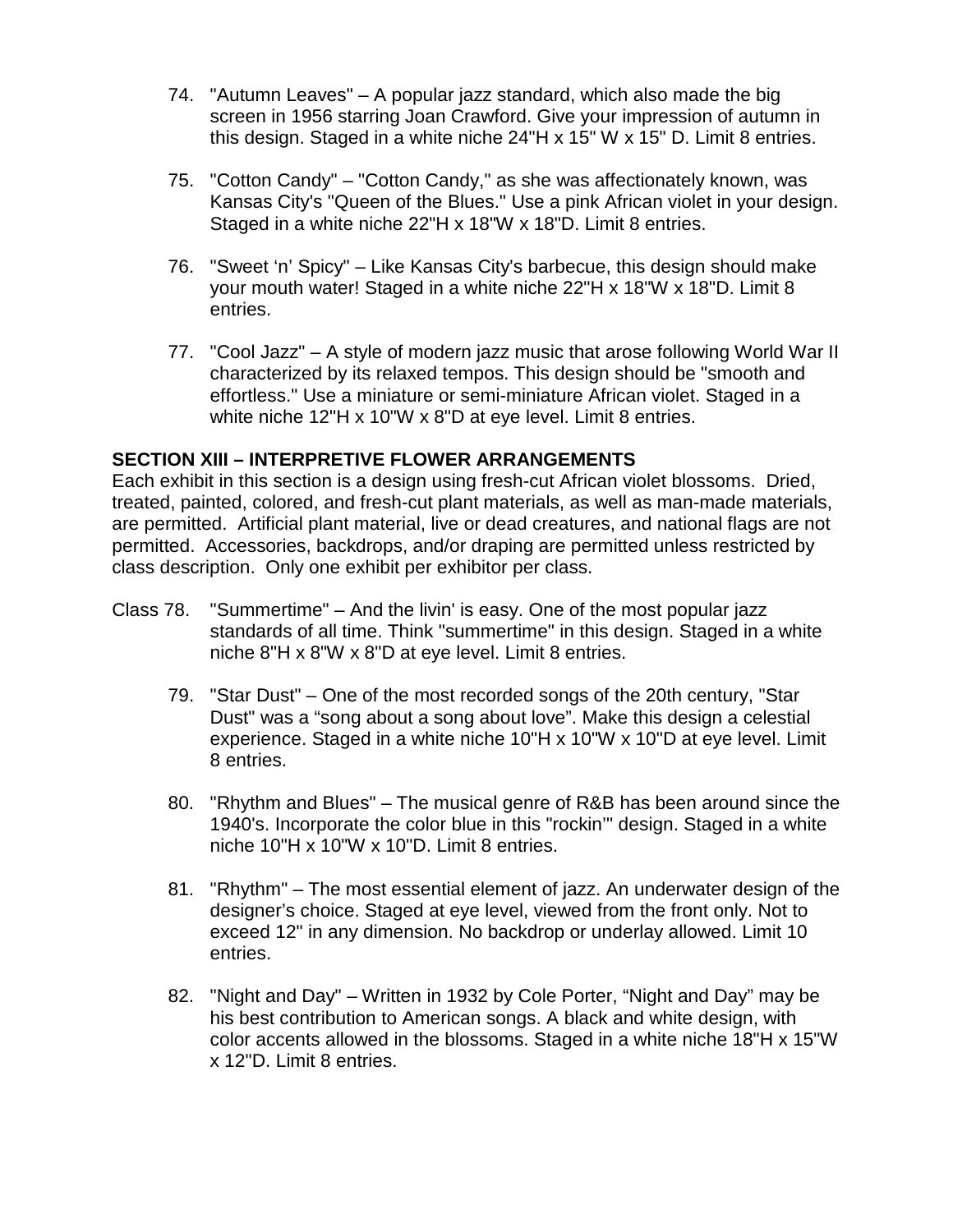- 83. "Struttin' With Some Barbecue" Recorded by Louis Armstrong in 1927, this uptempo number is enough to get the juices flowing. Think barbeque in this design. Staged in a white niche 18"H x 15"W x 12"D. Limit 8 entries.
- 84. "Groove" An infectious feeling of rightness in the rhythm, of being perfectly centered. Get your groove on in this design. Staged in a white niche 18"H x 15"W x 12"D. Limit 8 entries.
- 85. "Hot Jazz" Hot Jazz got its name from its blazing tempos and fiery improvisations. Make this design "fast and fiery." Staged in a white niche 22"H x 18"W x 18"D. Limit 8 entries.
- 86. "Anything Goes" In olden days, a glimpse of stocking was looked on as something shocking. "But now, God knows, anything goes." Use your imagination to depict this old classic. Designers choice, list your theme on a 3x5 card. Staged in a white niche 22"H x 18"W x18"D. Limit 8 entries.
- 87. "Blow" The usual term for improvise, it has a more mystical aura. A kinetic design of your choice. Staged in a white niche 28"H x 20"W x 20"D. Designers provide their own dowel rods or mechanics. Limit 8 entries.

# **SECTION XIV – CONTAINER GARDENS**

Each exhibit in this section is a miniature landscape with one or more blooming African violet plants and other growing material. All plants must be planted within the container. No cut plant material, artificial plant material, cacti, succulents, live or dead creatures, or national flags are permitted. Accessories and landscaping elements are permitted. No decorative bases are allowed. Only one exhibit per class per exhibitor.

- Class 88. Dish Garden A landscape design in a dish less than 12 inches in its longest dimension.
	- 89. Dish Garden A landscape design in a dish greater than 12 inches and less than 24 inches in its longest length.
	- 90. Terrarium A landscape design in a covered terrarium. Limited to 12 inches in any dimension.
	- 91. Terrarium A landscape design in a covered terrarium. Limited to 24 inches in any dimension.
	- 92. Natural Garden A landscape design in a natural container. May have multiple planting areas. Not to exceed 24 inches in its longest dimension.

# **SPECIAL EXHIBITS DIVISION**

# **SECTION XV – EDUCATION EXHIBIT**

- Class 93. Education exhibit (by invitation only)
	- 94. Novelty or unusual *Saintpaulia* foliage (including but not limited to bustle back, clackamas, wasp, girl, longifolia/spider, supreme, and chimeraleafed). Any size or type of plant, green or variegated foliage, any color or type blossom. **FOR DISPLAY ONLY.**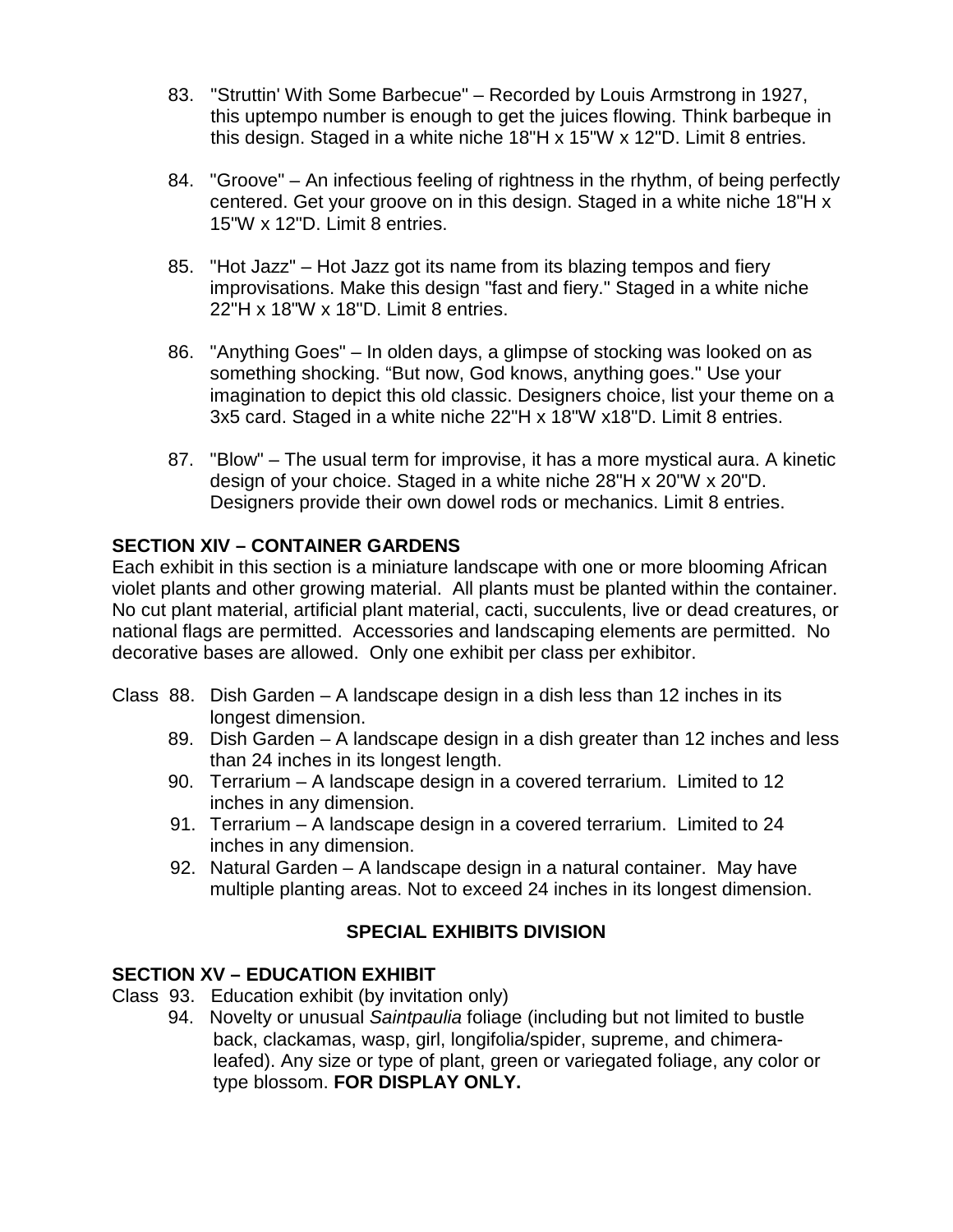# **HORTICULTURE DIVISION – COMMERCIAL**

#### **SECTION XVI – SPECIMEN PLANTS**

# **A. COLLECTIONS**

- Class 95. AVSA Collection of three different registered standard cultivars all of the same type (three single-crown or three trailers).
	- 96. AVSA Collection of three different registered cultivars of the same type (three single-crown miniatures, three miniature trailers, three single-crown semiminiatures, or three semiminiature trailers).
	- 97. AVSA Collection of three different species of any type.
	- 98. Holtkamp Memorial Collection of three AVSA-registered Optimara and/or Rhapsodie plants of the same type: standard, miniature, or semiminiature.

# **B. NEW CULTIVARS (from seed or mutation)**

- Class 99. Standard African violets
	- 100. Miniature African violets
	- 101. Semiminiature African violets
	- 102. African violet trailers (standard, miniature, semiminiature)

# **C. SPECIMEN AFRICAN VIOLETS**

Class103. Standards, plain green foliage, solid color and two-tone blossoms

- 104. Standards, plain green foliage, all other blossoms
- 105. Standards, variegated foliage
- 106. Miniatures, plain foliage
- 107. Miniatures, variegated foliage
- 108. Semiminiatures, plain green foliage, solid color and two-tone blossoms
- 109. Semiminiatures, plain green foliage, all other blossoms
- 110. Semiminiatures, variegated foliage
- 111. Trailers, standard, miniature, or semiminiature
- 112. *Saintpaulia* species

# **D. GESNERIADS OTHER THAN AFRICAN VIOLETS**

- Class113. Miniatures in bloom (may be displayed in regular pots or growing in clear container, cover permitted; no single plant more than 5" in diameter)
	- 114. Tuberous-rooted in bloom (*Sinningia, Nautilocalyx, Chrysothemis*, etc.)
	- 115. Scaly-rhizomed in bloom
	- 116. Fibrous-rooted in bloom (*Streptocarpus/Streptocarpella*) blue, purple, lavender, orchid
	- 117. Fibrous-rooted in bloom (*Streptocarpus/Streptocarpella*) red, fuchsia, wine
	- 118. Fibrous-rooted in bloom (*Streptocarpus/Streptocarpella*) plum, pink, rose, coral
	- 119. Fibrous-rooted in bloom (*Streptocarpus/Streptocarpella*) white, cream, blush, yellow
	- 120. Fibrous-rooted in bloom (*Streptocarpus/Streptocarpella*) fantasy, any color blossoms
	- 121. Fibrous-rooted in bloom (*Streptocarpus/Streptocarpella*) variegated foliage, any color blossoms
	- 122. Fibrous-rooted in bloom (Long-stemmed such as *Aeschynanthus, Columnea, Nematanthus*, etc.)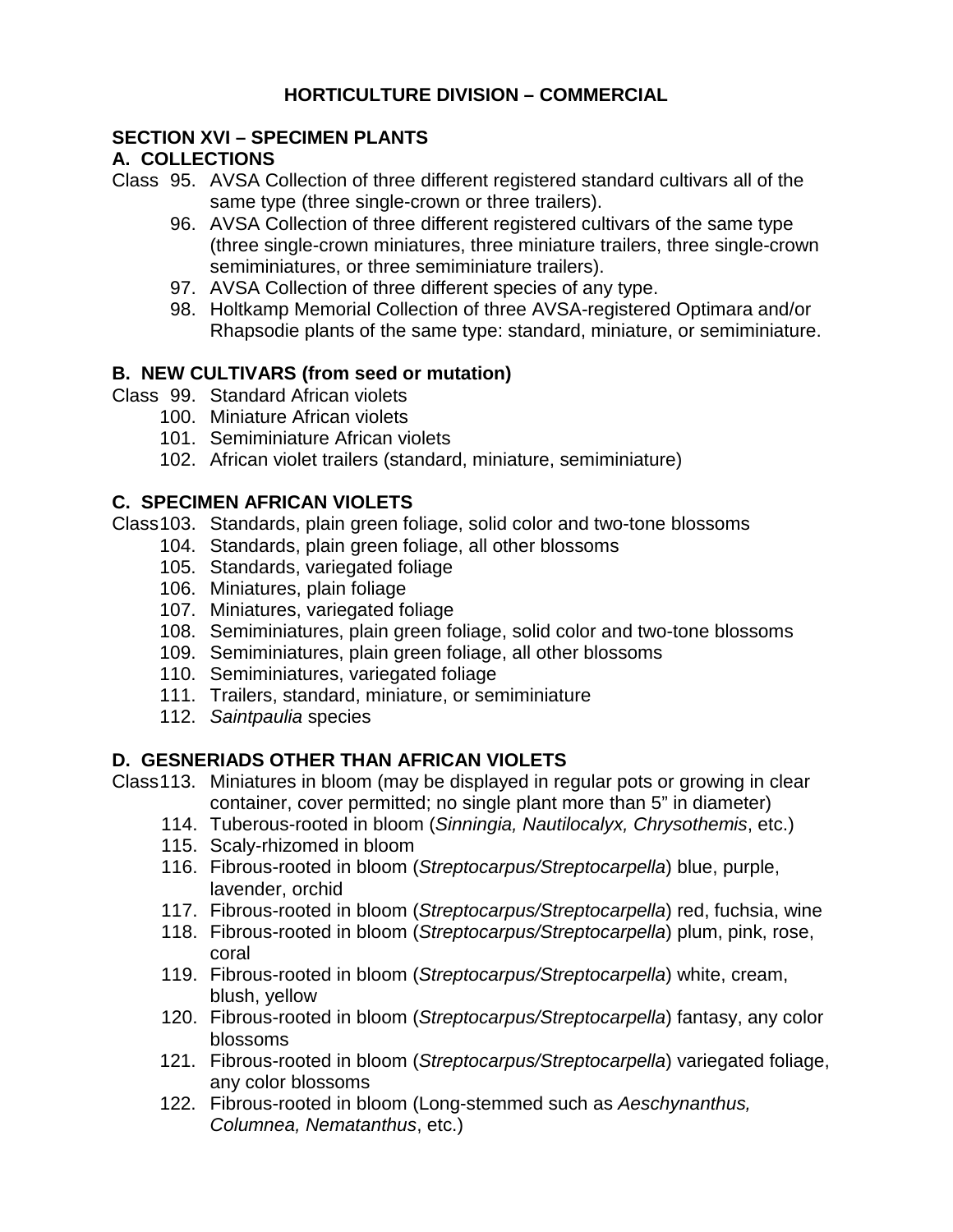- 123. Fibrous-rooted in bloom (All other blooming fibrous-rooted such as *Primulina, Episcia, Petrocosmea, Alsobia*, etc.)
- 124. Gesneriads grown for ornamental value (All *Episcia*)
- 125. Gesneriads grown for ornamental value (Trailing or erect, other than *Episcia*)
- 126. Gesneriads grown for ornamental value (Other forms, such as *Petrocosmea* and *Primulina*, other than *Episcia*)

#### **SECTION XVII – DISPLAY TABLES AND SHOWCASES**

- Class127. Display Table
	- 128. Commercial Showcase Horticulture only
	- 129. Commercial Showcase Artistic include a creative aspect

#### **HORTICULTURE DIVISION – AMATEUR Rules and Regulations**

- 1. Only amateur AVSA members in good standing and registered at this convention are eligible to enter exhibits in this division.
- 2. ENTRIES will be accepted on Wednesday, May 27, 2015, from 9:00 a.m. to 11:30 a.m. and 1:00 p.m. to 6:00 p.m. Exhibitors with more than 20 entries must begin entries by 4:00 p.m. If an entry is not entered by the owner, the name of the person making the entry must be on the back of the entry tag. **Only members on Wednesday's tour and AVSA Board Members must turn in a list of their entries at the convention registration desk on Tuesday or Wednesday and MUST receive a late pass to enter on Wednesday, May 27, 2015, from 6:00 p.m. to 9:00 p.m**. Entries for convention workers will be accepted **6:00 p.m. to 9:00 p.m.** on Tuesday, May 26, 2015.
- 3. Only clean, healthy plants which have been in the possession of the exhibitor for at least three months will be accepted.
- 4. Plants must be correctly named.
- 5. Double potting, flared-top pots, supports, and collars will not be accepted. All pots must be non-decorative. DO NOT COVER POTS IN FOIL. Self-watering pots, such as Moist-Rite and Oyama, etc., may be entered in colors such as white, black, green, or any neutral tone. All other plants must be slip-potted into pots in colors such as white, green or any neutral tone. Slip-potting means dropping the pot containing the plant into a clean pot of the same or just a fraction larger-sized pot. The bottom of the pot containing the plant must be completely covered with plastic or aluminum foil. This must be worked out prior to entry. Exception: trailers, trailing species, trailing gesneriads, and gesneriads in protective containers may be exhibited in the containers in which they are growing.
- 6. An exhibitor may enter only one of each cultivar in each class of Classes 8 through 68.
- 7. An exhibitor may enter plants of the same cultivar in Classes 1, 2, 3, 4, 5, 6, 7, and 8, as those in Classes 9 through 57, if all the requirements for each class are met.
- 8. All plants in Classes 1 through 57 must be single-crown plants except trailers and some species, which may be multiple-crown. All *Saintpaulia* species and variations, without exception, may be entered in Class 3 or Class 53.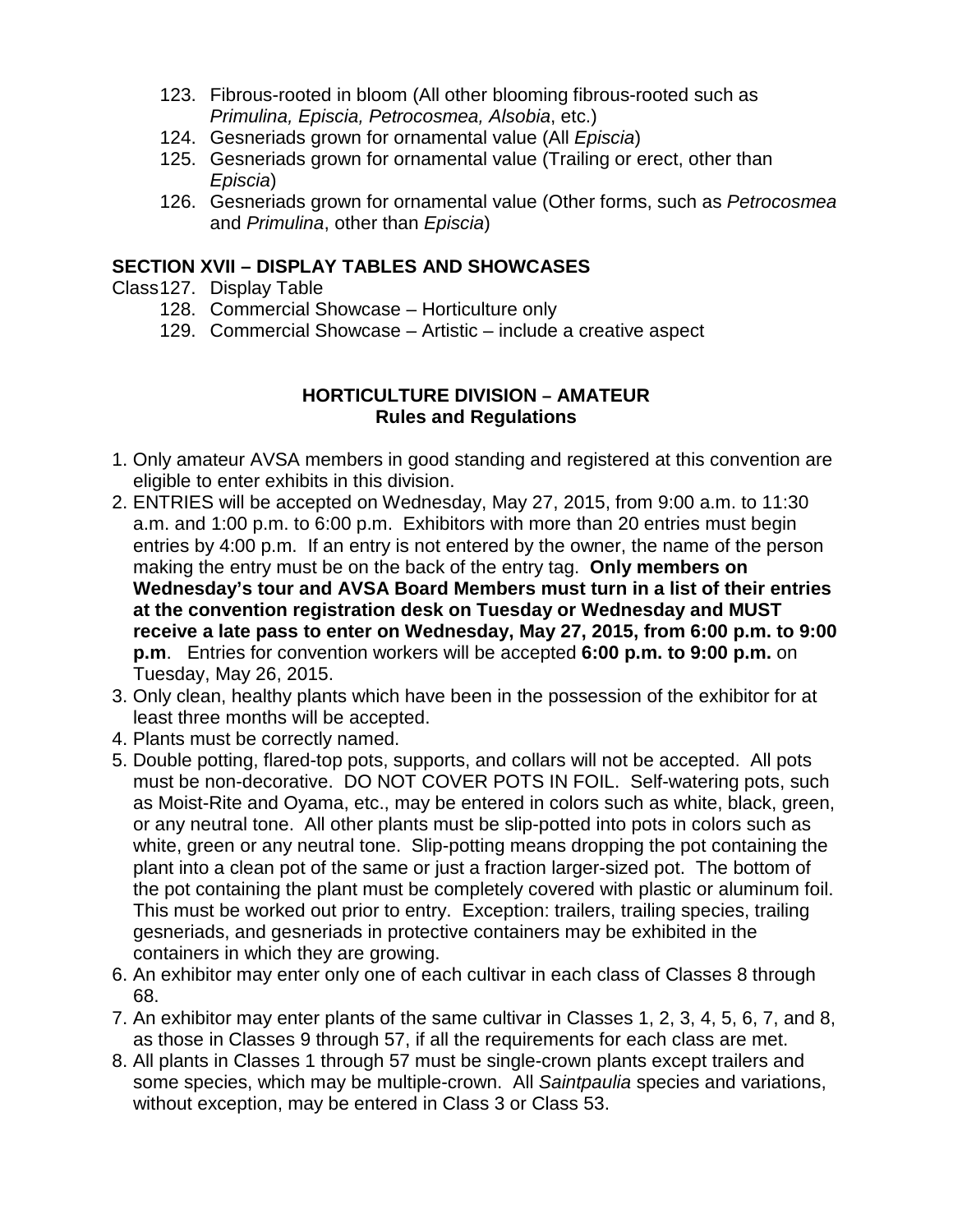- 9. Any number of new cultivars may be entered, provided they have been originated by the exhibitor from hybridization, from purchased seed, or from mutation, or the released rights in writing from the hybridizer have been given to the exhibitor for purchased seedlings. New cultivars may be entered by number or name, and the entry tag must indicate whether it is a new cultivar from seed or mutation. A sport (mutant) may be exhibited as a "Sport of\_\_\_\_\_\_\_\_\_\_\_\_\_." If a name has been given to the sport, the name in parenthesis may follow, such as "Sport of 'Valencia' ('Dale's Dream')." New cultivars must not have been previously shown in an AVSA Convention Show.
- 10. Gesneriads (other than African violets) may be exhibited in protective containers, and natural-colored mulch may be used on the soil surface.
- 11. Exhibits will be judged by the merit method of judging. The decision of the judges will be final unless in conflict with AVSA rules or rules of the schedule. Only qualified AVSA judges will be permitted to serve as judges.
- 12. Only blue-ribbon winners will be eligible to receive special awards.
- 13. Any African violet entered in any of the collection classes, receiving a blue ribbon, will be eligible for other awards.
- 14. All African violets entered in the Holtkamp Memorial Collection, Class 4, must be AVSA-registered Optimara and/or Rhapsodie plants and must be different plants of the same type.
- 15. All African violets entered in the Robinson Collection, Class 5, the Russian Collection, Class 6, the Lyndon Lyon Collection, Class 7, and the Buckeye Collection, Class 8, must be AVSA-registered.
- 16. Only one collection may be entered by an exhibitor in each class; AVSA Collections, Classes 1, 2, and 3; Holtkamp Memorial Collection, Class 4; Robinson Collection, Class 5; Russian Collection, Class 6; the Lyndon Lyon Collection, Class 7; and the Buckeye Collection, Class 8.
- 17. AVSA will afford all possible protection to exhibits but will not be responsible for any damages or losses.
- 18. Exhibits must be checked out on Saturday night, May 30, 2015. Instructions for checkout will be given at convention.

#### **DESIGN DIVISION Rules and Regulations**

- 1. Exhibitors Both amateur AVSA and commercial AVSA members in good standing and registered at this convention are eligible to enter exhibits in this division.
- 2. Entries Entries will be accepted Wednesday, May 27, 2015 from 9 a.m. to 11:30 a.m. and from 1 p.m. to 6 p.m. **Only members on Wednesday tours or AVSA Board members may enter from 6 p.m. to 9 p.m.** Design entry book will close at 9 p.m. **Those desiring to enter designs after 6 p.m. must notify the Design Entry Reservation Chair in writing by 10 a.m. on Wednesday, May 27, 2015.** Messages may be left at the convention registration desk.
- 3. Each exhibitor may have only one exhibit per class and is limited to a total of eight exhibits in Classes 73 through 87 and four in the container garden Classes 88 through 92.
- 4. Design work **Exhibitors will be permitted to work on their designs until 9 p.m. on Wednesday, May 27, 2015. This time will be strictly enforced.** Designers may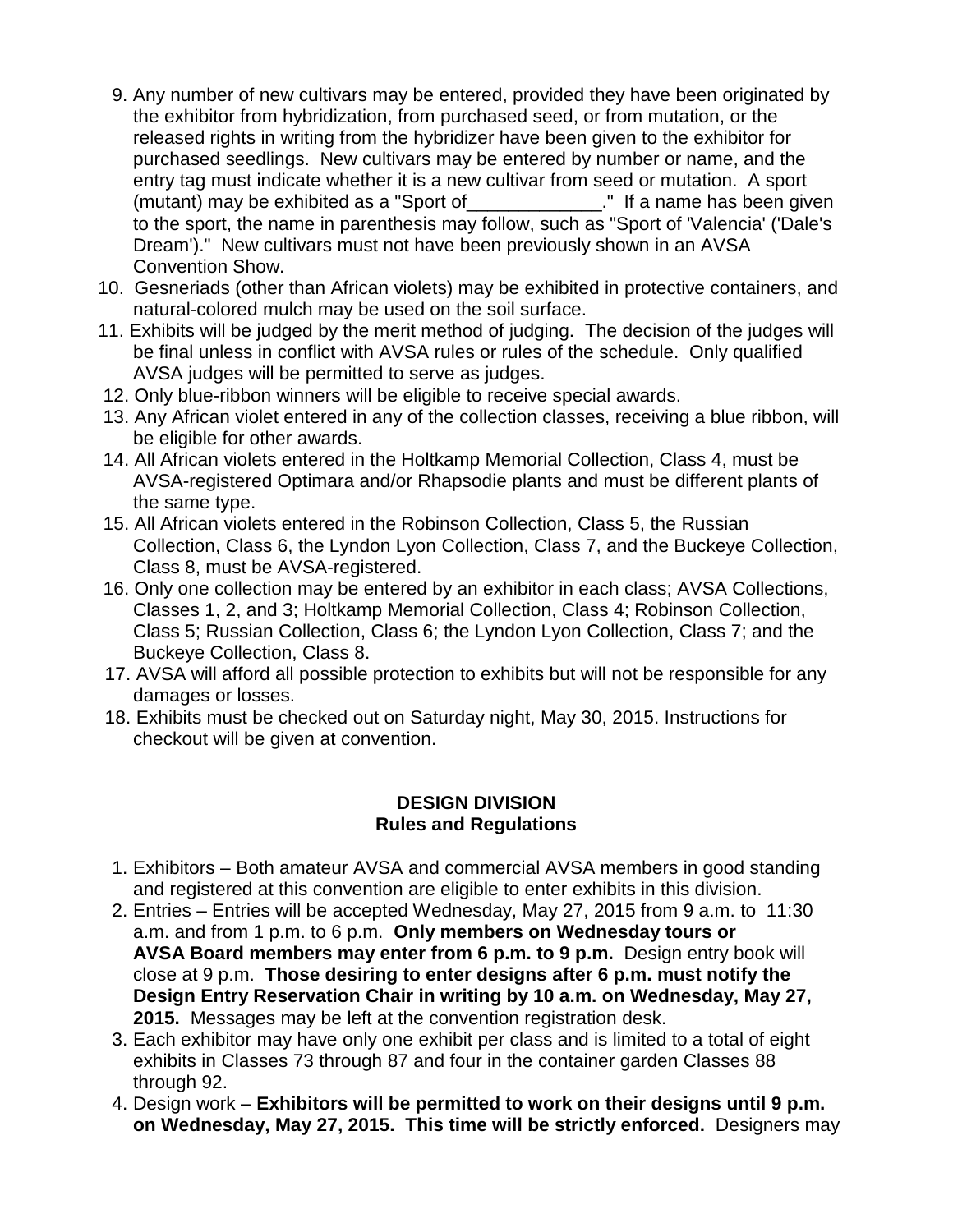replace blooms and touch up designs on Thursday, May 28, 2015, from 6:30 a.m. until 8 a.m. but must be out of the showroom by 8 a.m.

- 5. Procedure for getting supplies from commercials at convention is found at **<http://www.avsa.org/conventions-2015>**under Design Exhibitors.
- 6. Index card All exhibits must have a 3"x5" card listing the African violet cultivars and other plant materials (if known). A written subtitle may also be included on the card.
- 7. Design Reservations Advance written reservations are required for all design classes. Anyone desiring to enter designs must send a completed reservation form from the 2015 AVSA Convention Show Schedule pages **(available at <http://www.avsa.org/conventions-2015>under Design Exhibitors or from the AVSA office in Beaumont, TX) by regular mail or by email (following the format of the printed form), no earlier than Monday, March 16, 2015, nor later than Monday, April 20, 2015**, to Judy Carter, 1825 W. Lincoln Street, Broken Arrow, OK 74012-8509. No telephone reservations will be accepted. All requests for reservations will be confirmed either by postcard or email. To cancel confirmed reservations or ask questions, you may email Judy at **[judithmcarter@valornet.com](mailto:judithmcarter@valornet.com)** or phone her at 918-355-8020.
- 8. No part of any design may touch or extend beyond the confines of the niche or space limitations, unless otherwise permitted.
- 9. AVSA will afford all possible protection to exhibits but will not be responsible for any damage or loss.

#### **HORTICULTURE DIVISION - COMMERCIAL Rules and Regulations**

- 1. Only commercial AVSA members in good standing and registered at this convention are eligible to enter this division. All commercial exhibitors are eligible to enter the Design Division.
- 2. All commercial members are allowed to enter all design and commercial classes without being excluded from any other commercial classes and may also enter a display table and a showcase.
- 3. For dates and times for entering exhibits, please refer to Rule 2 under HORTICULTURE DIVISION AMATEUR.
- 4. All plants must be correctly named and must have been in the possession of the exhibitor for at least three months prior to convention. All African violets must be in bloom and must be single-crown plants, except trailers and some species.
- 5. In the Specimen Plant section, exhibitors may enter any number of plants in each class, but only one plant of the same cultivar in the same class. Exhibitors may enter plants of the same cultivar in the AVSA Collection Classes 95, 96, and 97 and the Holtkamp Memorial Collection Class 98, as are entered in the other classes. Exhibitors may enter one collection in each collection class. Plants entered in the Holtkamp Memorial Collections class must be AVSA-registered Optimara/Rhapsodie plants. AVSA collection rules are the same as they are for amateurs.
- 6. Any African violet plant in Specimen Plants, (Section B New Cultivars classes) Display Table, or Commercial Showcase sections may be designated as competing for the AVSA Best New Cultivar Awards. Entries may be seedlings, sports, or mutants originated by the exhibitor, or rights and ownership to them released by the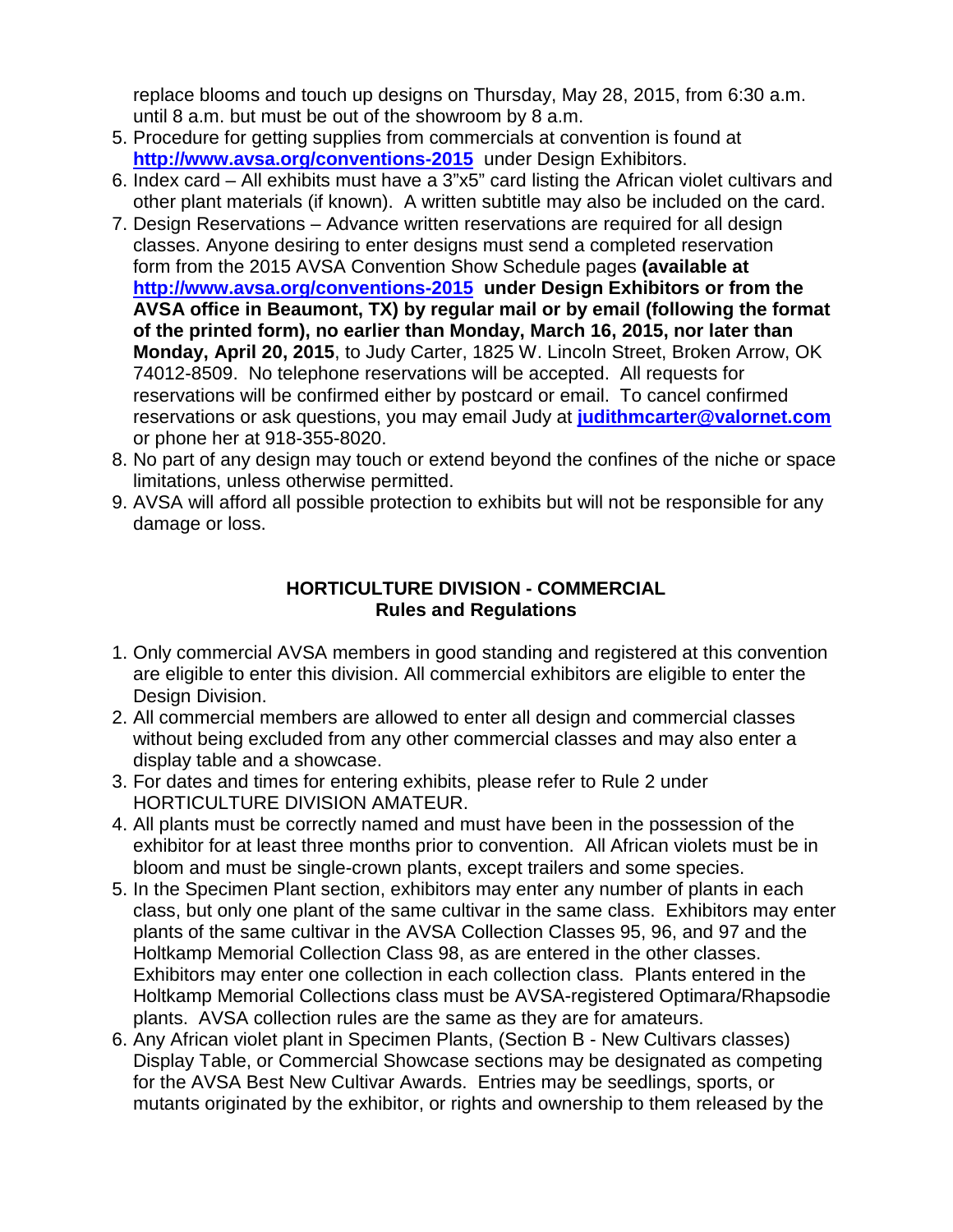hybridizer, and must not have been previously shown in an AVSA Convention show. Each entry must be labeled "New Cultivar."

- 7. An exhibitor entering a display table may also enter other design and commercial classes. Each display table shall contain 15 plants (no merchandise). Three, all of the same type, miniatures or semiminiatures, or miniature or semiminiature trailers, shall count as a specimen plant and shall be judged as one unit. The display must be predominantly (at least 75%) African violets. Other gesneriads may be included in the 15 plants and will be judged as one unit. AVSA will provide white table covers for display tables; however, display tables may be covered with any color or pattern at the exhibitor's discretion.
- 8. Exhibits in the Commercial Showcase classes will be allotted table space sufficient for their display. Table covers will be neutral. Exhibits in these classes shall contain 6-10 plants, either miniature, semiminiature, standard, or trailing African violets, or other gesneriads. Showcases must be predominantly (75%) African violets or designs using African violets.Class 128, Commercial Showcase-Horticulture only, shall be a collection of 6-10 plants, (exhibitor may designate one plant as a unit or three plants as a unit) with NO embellishment. Class 129, Commercial Showcase-Artistic, must include a creative aspect and may include designs (flower or plant arrangements or container gardens) incorporating African violets. Showcases-Horticulture and Showcases-Artistic shall both be judged on horticultural perfection. Horticultural perfection shall be computed by finding the average points per plant in the Showcase. No merchandise will be allowed in these classes. Awards for Showcase-Horticulture only, Class 128**,** shall be based 100% on horticultural perfection. Awards for Showcase-Artistic, Class 129, shall be based on 80% horticultural perfection and 20% on distinction and originality. Awards will be given for best, second-best and third-best for Display Table, Class 127, Showcase-Horticulture only, Class 128, and Showcase-Artistic, Class 129.
- 9. In Commercial Showcases, each entry in the exhibit will be judged.Class 128 shall use standard plant name and entry tags supplied by Entries. In Class 129, the exhibitor has the option to use the standard plant name tag provided by Entries, or to provide his or her own tag or diagram. The entry book number of each plant or arrangement must appear on the tag or diagram. For Class 129, no ribbon awards will be given. Instead, each showcase with all blue-ribbon exhibits will receive a rosette. A point score sheet shall be given each exhibitor showing how awards were determined. (Please note: An exhibitor may choose to NOT have their Showcase judged).
- 10.A 6' table with three tiers will be furnished for each exhibitor in the Display Table, Class 127**.** Uniformly covered tables shall be furnished. The exhibitor may provide their own covering. Colored lights which distort or enhance the color of the plants will not be permitted.
- 11.Any shape and type of pot for specimen plants will be permitted except flared-top pots. Supports and collars will not be permitted. Pots in the specimen plant section must be slip-potted into clean, non-decorative pots in colors such as white, green, or any neutral tone. The bottom of the pot containing the plant must be completely covered with plastic or aluminum foil. The pot is then inserted into a pot of the same size or shape. The inside pot may be of any color and may extend above the rim of the outside pot. Exceptions to slip-potting are self-contained reservoirs (i.e., Oyama, Moist-Rite, etc.) in colors such as white, green, black, or any neutral tone. Pots in the